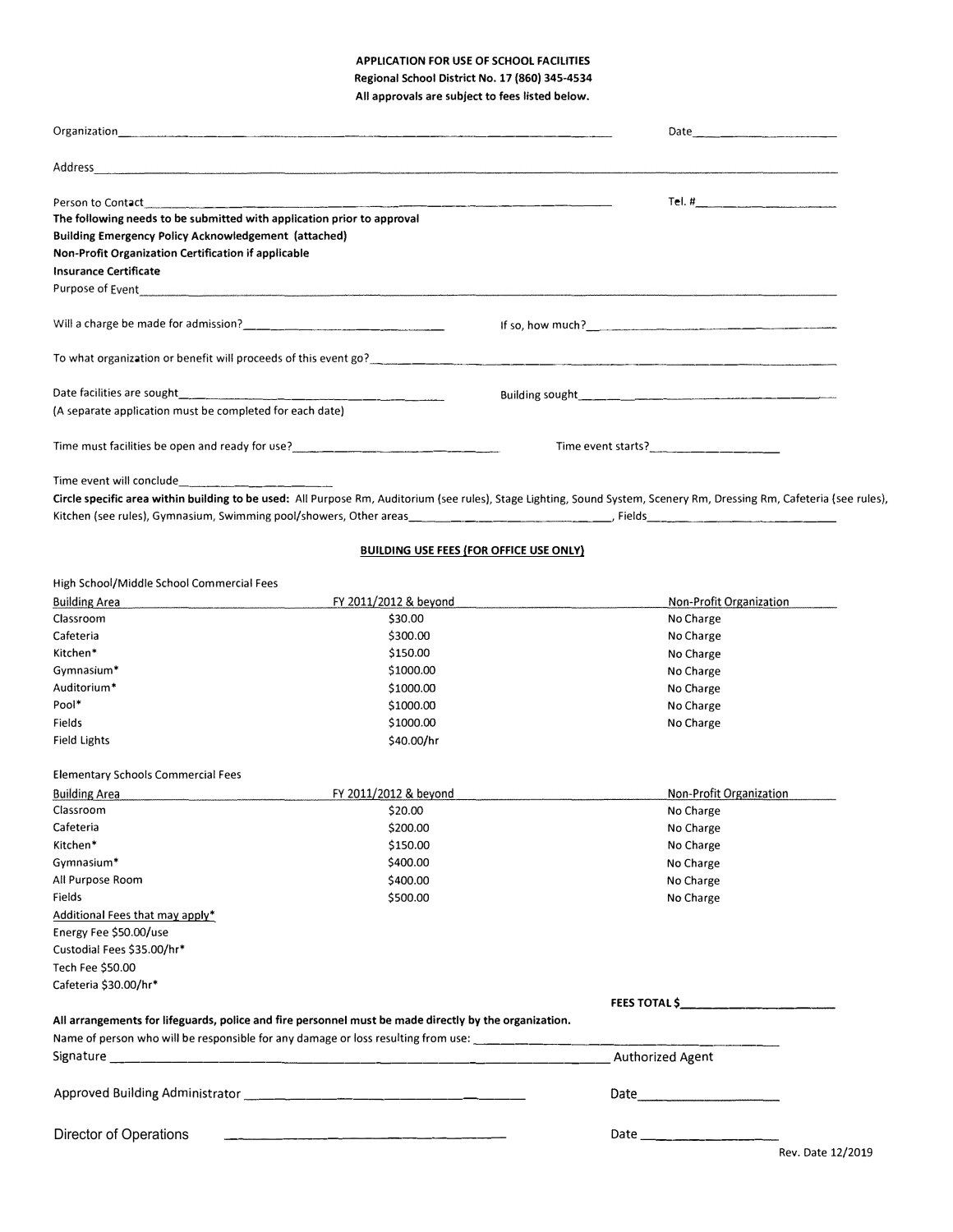*OFFICE OF THE SUPERINTENDENT OF SCHOOLS* 

## *Regional School District No. 17*

*57 LITTLE CITY ROAD, P.O. BOX 588 HIGGANUM, CONNECTICUT*  TEL: (860) 345-4534 / FAX (860) 345-2817



## BUILDING EMERGENCY POLICY ACKNOWLEDGEMENT

The undersigned hereby acknowledges that the use of the facility requires that (Name)  $\frac{1}{2}$  will abide by the Emergency policy of the facility.

That the organization will make known to those present and participating in the event the following information:

- the nearest exits from the room or location
- the location of the regrouping/meeting area for the participants
- and any areas that are to be avoided while evacuating

In the event of an emergency sounding of the building's Fire Alarm Warning System, the supervision/leaders of the organization present will immediately take charge of their group(s) and evacuate the building to the previously announced meeting area. The supervising personnel will determine that the space in use has been evacuated and will report that information to the responding Emergency Personnel at the designated location in the Emergency policy of the facility.

Date:

Failure to adhere to the evacuation policy will void the right of use to the facility by order of the Fire Marshall.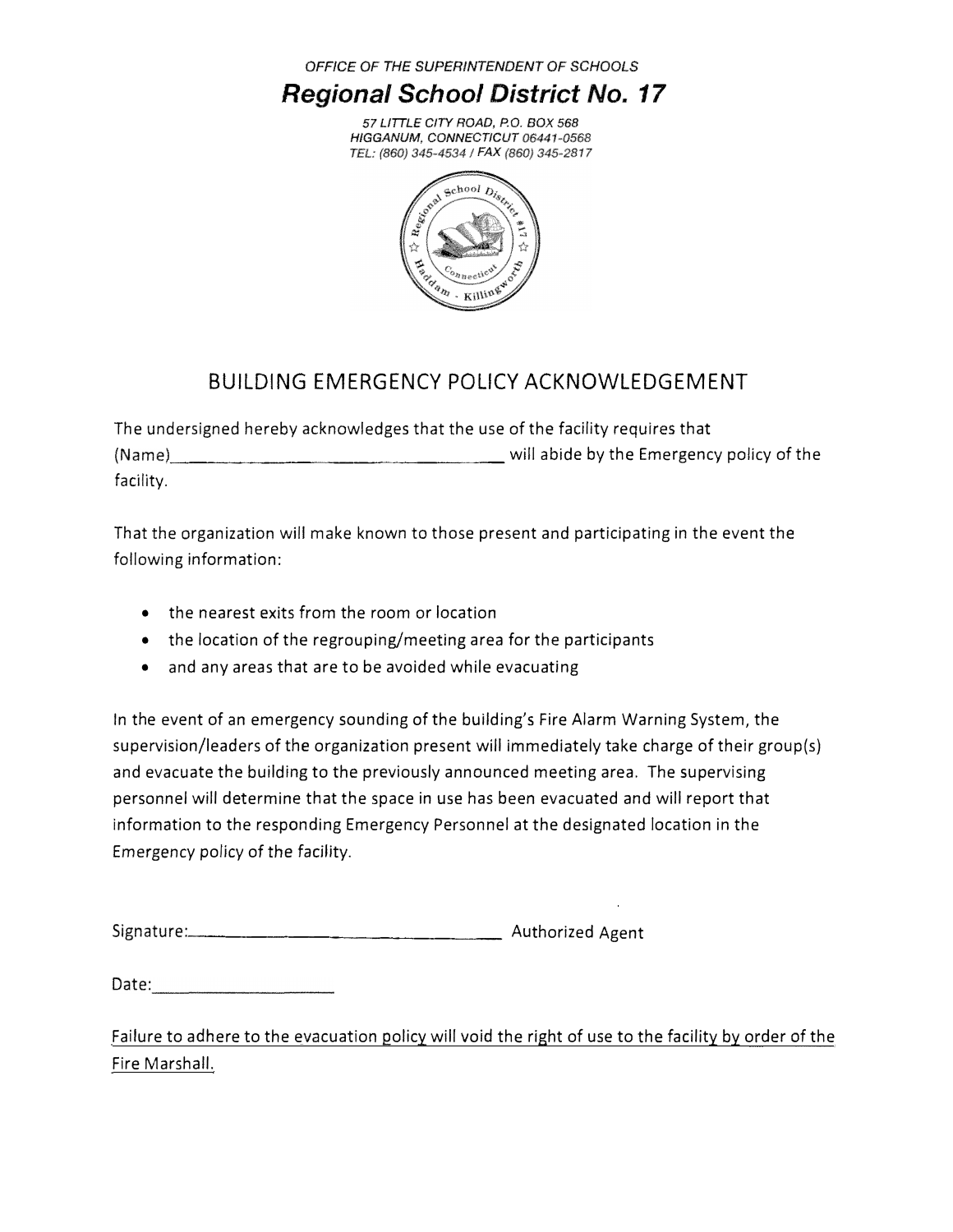# KITCHEN USE IN THE DISTRICT



Whenever RSD #17 kitchens are being used, they are required to be staffed with a Food Service employee. The person or group will be charged \$30.00 an hour for the Food Service employee's time. Due to health and sanitation regulations this policy is mandatory.

There are no exceptions to this rule.

Thank You SHARON SHETTLEWORTH FOOD SERVICE DIRECTOR